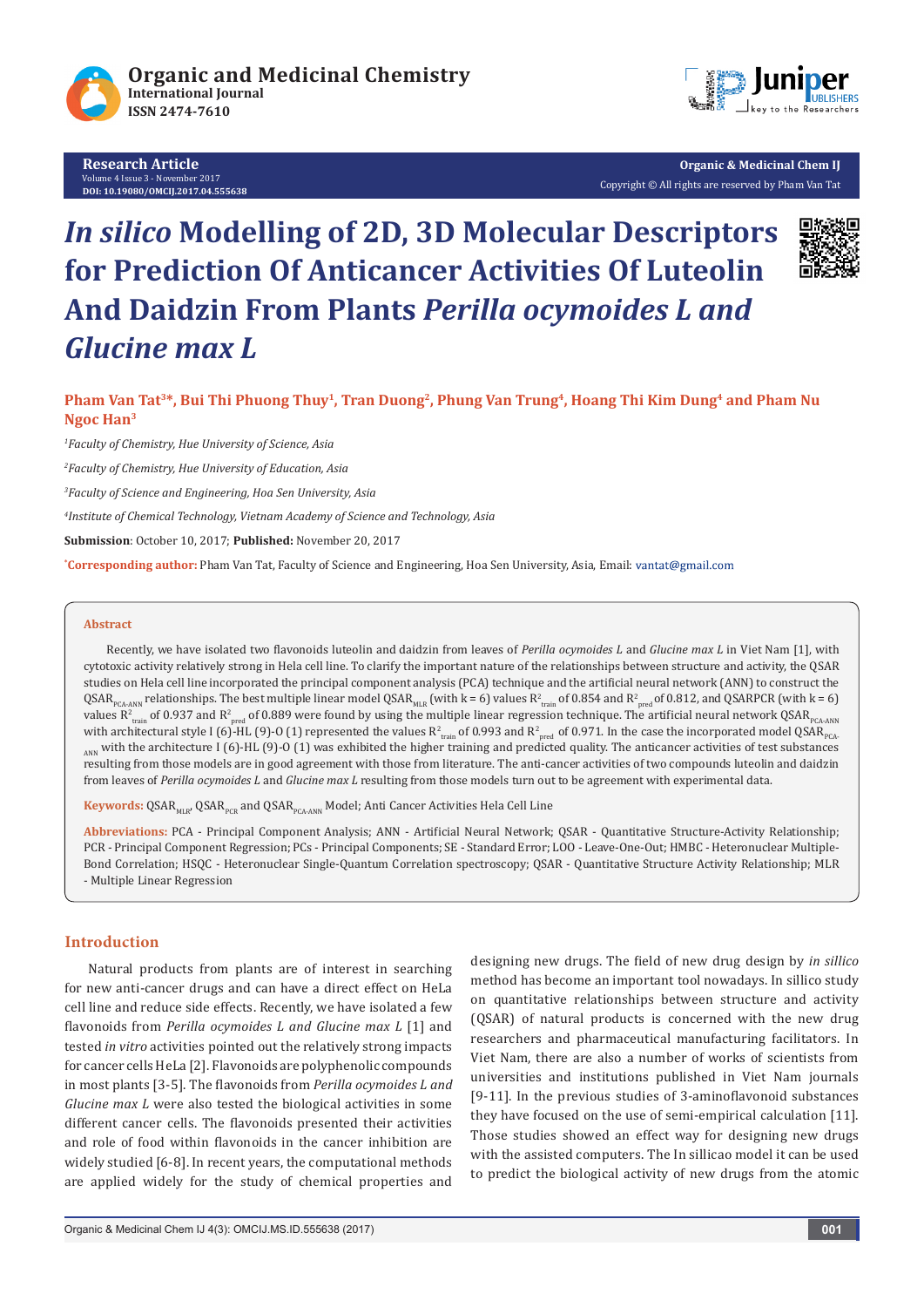charges and molecular descriptors. This method allows for the identification of an active-central location of molecule.

The set of flavones and isoflavones is known to have an important activity against cervical cancer cells [12-14]. This flavonoid group is also interested currently for researching in different directions such as the synthesis and metabolizing of natural products isolating them from plant [1]. The in sillico model of quantitative relationship between the structure of flavones and isoflavones and anticancer activity is an important issue for searching the flavonoid derivatives to be valid way. In this work, we report in the present paper the use of semi-empirical quantum calculations and construction of quantitative structure activity relationship (QSAR) models using 32 flavone and isoflavone derivatives [15]. The geometries of flavones and isoflavones are optimized by means of molecular mechanics (MM+). The 2D and 3D molecular descriptors resulting from geometric calculation are used to establish the multivariate models such as multiple linear regression (MLR), principal component regression (PCR) and artificial neural network (ANN). The anti-cancer activities  $GI50/<sub>2</sub>M$  of flavones and isoflavones in test group and two new flavonoids luteolin and daidzin from Perilla ocymoides L and Glucine max L [1] resulting from in sillico models are compared with those from experimental data..

### **Materials And Methods**

**a. Materials:** To ensure an accurate capability of QSAR model, the dataset used for building and validating QSAR models consists of 32 compounds with anti-cancer activities  $GI<sub>50</sub>/\mu M$ for Hela cell line  $\left[\text{GI}_{50}\right]$  is the concentration for 50% of maximal inhibition of cell proliferation) were reported by Wang et al. in the literature [2], as pointed out in (Figure 1). The value  $logGI_{50}$ is the subsequent dependent variable that defines the biological parameter for QSAR model.



$$
\text{pGI}_{50} = -\log \text{GI}_{50} \tag{1}
$$

**002**

Quantitative Structure-Activity Relationship (QSAR) studies have often been used to find correlations between biological activities and 2D and 3D molecular descriptors for compounds. We used the flavones and isoflavones reported by Wang et al. to calculate 2D and 3D molecular descriptors. The molecular descriptors are calculated with QSARIS program [16]. The multiple linear regression (QSARMLR) and principal

component regression (QSARPCR) models are constructed with XLSTAT 2014 [17]. Because of the artificial neural networks are an artificial intelligent systems, they use a large number of interrelated data-processing neurons to emulate the function of brain. So the artificial neural network (QSARPCA-ANN) can be constructed with program Visual Gene Developer 1.7 [18].

**b. Constructing QSAR models:** Linear regression is without doubt the most frequently used statistical method. The multiple regression (several explanatory variables) and simple linear regression are identical linear regression methods in the overall concept as well as calculation techniques. The principle of linear regression is to model a quantitative dependent variable Y though a linear combination of k quantitative explanatory variables, x1, x2, …, xk. In the case where there are N observations, the estimation of the predicted value of the dependent variable Y is given by [17,19]:

$$
Y = \sum_{i=1}^{k} a_i x_i + b \left( 2 \right)
$$

Where Y is the experimental activity  $\text{pGI}_{50'}^{\text{exp}}, \text{ x}_\text{i}$  is  $\text{k}^\text{th}$ molecular descriptor.

Values  $R^2_{train}$  and  $R^2_{pred}$  are calculated by

$$
R^{2} = 1 - \frac{\sum_{i=1}^{N} (Y_{i} - \hat{Y}_{i})^{2}}{\sum_{i=1}^{N} (Y_{i} - \overline{Y})^{2}}
$$
(3)

Here Y*i*,  $\hat{Y}_i$  are experimental pGI<sub>50'</sub> <sub>exp</sub> and predicted pGI<sub>50</sub>' pred value;  $\bar{Y}$  is mean of experimental values.

The predicted results derived from the QSAR models are validated and compared with experimental data base on the relative errors (ARE, %) as [3,7]:

$$
ARE\text{,}^{\%}=100\left| (pGI_{50,exp} - pGI_{50,pred})/pGI_{50,exp} \right| \tag{4}
$$

The average value of absolute relative errors ARE, % [6] is calculated and used for assessing the global uncertainty of QSAR model

$$
MARE, \% = \frac{100}{N} \left| \frac{(pGI_{50, exp} - pGI_{50, pred})}{pGI_{50, exp}} \right| \tag{5}
$$

With *N* is number of activity values.

Principal component regression (PCR) model [17,20] is a regression technique using principal component analysis (PCA) when evaluating regression coefficients. PCR presents a technique for finding structure in datasets. Its object is to group correlated variables, replacing the earlier descriptors by new set called principal components (PCs). These PC's are uncorrelated and are developed as a simple linear aggregation of earlier variables. It moves the data into a new set of axes such that first few axes indicate most of the variations within the data. First PC (PC1) is expressed in the direction of maximum variance of the whole dataset. Second PC (PC2) is the direction that defines the maximum variance in orthogonal subspace to PC1. Consequent components are taken orthogonal to the particular formerly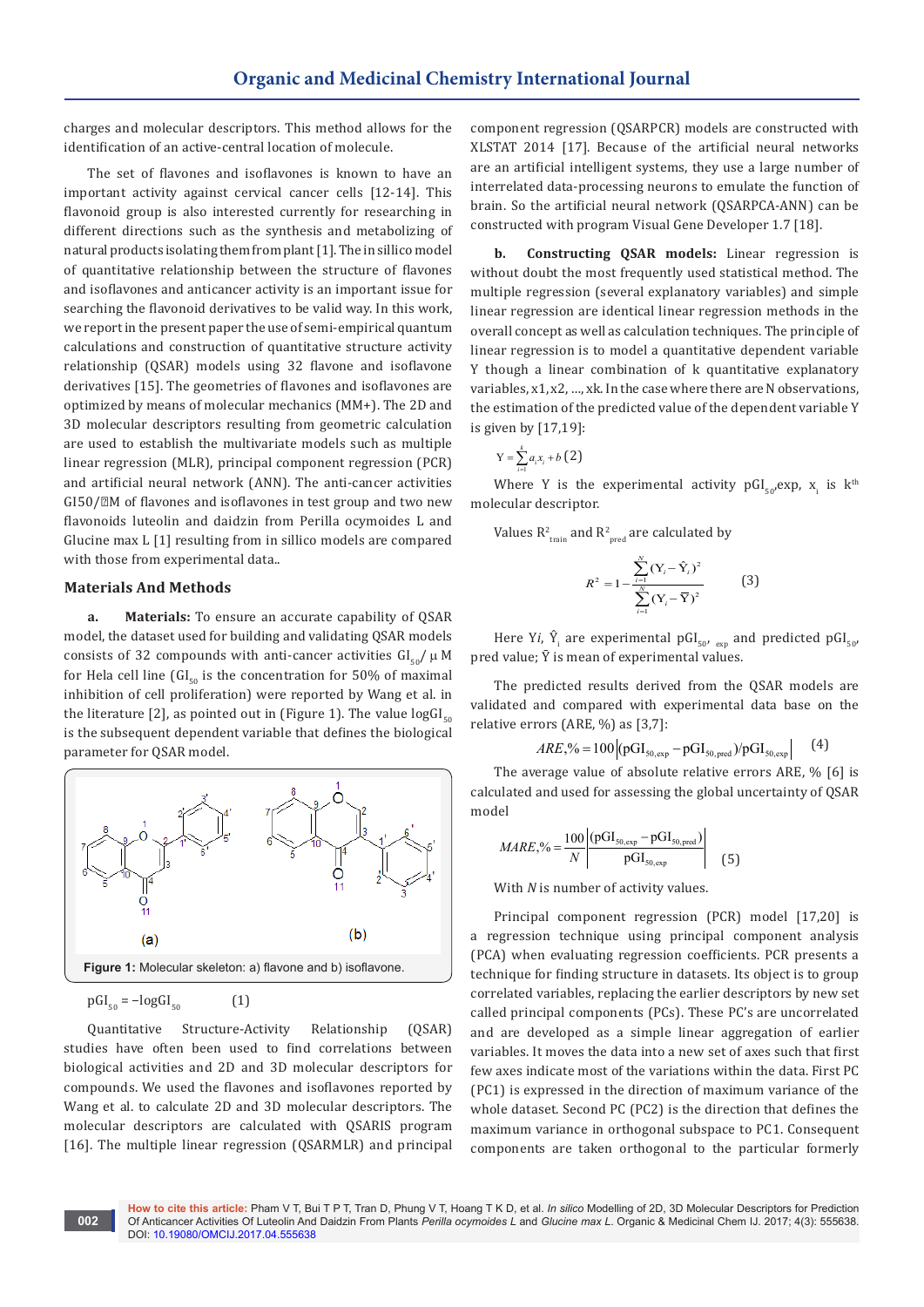chosen and defines best of remaining variance, by locating the data on new set of axes, it can points major fundamental structures certainly. Value of each point, when moved to a given axis, is called the PC value. PCA chooses a new set of axes for the data. These are chosen in decreasing order of variance within the data. The aim of principal component regression PCR is the computation of values of a response variable on the basis of chosen PCs of independent variables [16,17,20].

### **Results And Discussion**

**003**

**a. Calculation of molecular descriptors:** The program HyperChem 8.05 [21] was used for designing the flavonoid molecules. The molecular structures were optimized by means of MM+ molecular mechanics. The molecular descriptors of molecules were calculated by computational techniques of QSARIS [16] using the optimized geometries. The molecular descriptors were used to construct the multiple linear regression

(QSARMLR), principal component regression (QSARPCR) and artificial neural network (QSAR<sub>PCA-ANN</sub>) model [4,5].

**b. Development of QSAR<sub>MLR</sub> model:** Before conducting the QSAR<sub>MLR</sub> model, the activity values  $GI_{50}$  ( $\mu$ M) are transformed into the values  $pGI_{50}$  to adapt the statistical properties. The values pGI<sub>50</sub> ( $\mu$ M) are most appropriate value for modelling the relationships between molecular descriptors and activities. The  $QSAR_{MIR}$  models were established by using the relationship of the geometric predictors and biological activities pGI<sub>50</sub> [16]. The QSAR models in this work obtained by two different approaches: (i) cases are selected randomly for training set, and (ii) remaining cases for validation of predictability (test set). There are several methods for selecting the training set. The simplest way is the random selection. In this work, the original data is divided into training and validation set. The accurate predictability of QSAR model is evaluated by comparing the predicted and observed activities of the substances in test set without training set.

**Table 1:** Molecular structure and activities  $GI_{50}$  ( $µM$ ) of flavones and isoflavones [2].

| Substance                                 | <b>Substitutive site</b><br>Name |            | <b>Substitutes R</b>    | $GI50 (\mu M)$                     |         |  |  |  |
|-------------------------------------------|----------------------------------|------------|-------------------------|------------------------------------|---------|--|--|--|
| Training set for establishing QSAR models |                                  |            |                         |                                    |         |  |  |  |
| Fla1                                      | $1a-1$                           | flavone    | $\textsf{C}_\textsf{3}$ | $- OCH2 CCH3=NOH$                  | 2.0     |  |  |  |
| Fla2                                      | 1 <sub>b</sub>                   | flavone    | $\textsf{C}_6$          |                                    | 1.2     |  |  |  |
| Fla5                                      | 4a                               | flavone    | $\mathsf{C}_3$          | $-OCH_2CCH_3=NOCH_3$               | 2.0     |  |  |  |
| Fla6                                      | 5a                               | flavone    | $C_{3}$                 | $-OCH_{2}CCH_{3}=NOCH_{3}$         | 0.9     |  |  |  |
| Fla7                                      | 6a                               | flavone    | $C_{7}$                 | $-OCH_{2}CCH_{3}=NOCH_{3}$         | 2.2     |  |  |  |
| Isofla8                                   | 7a                               | isoflavone | $C_7$                   | $- OCH_{2}CCH_{3} = NOCH_{3}$      | 8.5     |  |  |  |
| Fla10                                     | 8a                               | flavone    | $\mathsf{C}_\mathsf{3}$ | $-OCH2C(4-F-C6H4)=NOH$             | 2.1     |  |  |  |
| Fla11                                     | 9a                               | flavone    | $\mathsf{C}_\mathsf{3}$ | $-OCH2C(4-CH3O-C6H4)=NOH$          | 2.0     |  |  |  |
| Fla12                                     | 3b                               | flavone    | $\textsf{C}_6$          | $- OCH2C(C6H5) = NOH$              | 0.8     |  |  |  |
| Fla13                                     | 10a                              | flavone    | $C_{6}$                 | $-OCH2C(4-F-C6H4)=NOH$             | 1.6     |  |  |  |
| Fla14                                     | 11a                              | flavone    | $\mathsf{C}_\mathsf{3}$ | $- OCH_2C(4-CH_3O-C_6H_4)=NOH$     | 1.0     |  |  |  |
| Fla15                                     | 4 <sub>b</sub>                   | flavone    | $C_7$                   | $- OCH2C(C6H5) = NOH$              | 2.0     |  |  |  |
| Fla16                                     | 5b                               | flavone    | $C_7$                   | $- OCH2C(4-F-C6H4) = NOH$          | 2.0     |  |  |  |
| Fla17                                     | 12a                              | flavone    | $C_7$                   | $- OCH_2C(4-CH_3O-C_6H_4)=NOH$     | 2.0     |  |  |  |
| Isofla18                                  | 13a                              | isoflavone | $\mathrm{C}_7$          | $- OCH2 C(C6H5) = NOH$             | 9.0     |  |  |  |
| Isofla19                                  | 14a                              | isoflavone | $C_7$                   | $- OCH2C(4-F-C6H4) = NOH$          | 7.8     |  |  |  |
| Isofla20                                  | 15a                              | isoflavone | $C_7$                   | $- OCH_2C(4-CH_3O-C_6H_4)=NOH$     | 7.6     |  |  |  |
| Fla21                                     | 16a                              | flavone    | $\mathsf{C}_\mathsf{3}$ | $- OCH_2C(C_6H_5)=NOCH_3$          | 1.6     |  |  |  |
| Fla23                                     | 18a                              | flavone    | $\mathsf{C}_\mathsf{3}$ | $- OCH_2C(4-CH_3O-C_6H_4)=N OCH_3$ | 2.0     |  |  |  |
| Fla24                                     | 19a                              | flavone    | $\textsf{C}_6$          | $- OCH2C(C6H5) = NOCH3$            | 2.4     |  |  |  |
| Fla25                                     | 20a                              | flavone    | $C_{6}$                 | $- OCH_2C(4-F-C_6H_4)=N OCH_3$     | 2.3     |  |  |  |
| Fla26                                     | 21a                              | flavone    | $\textsf{C}_6$          | $- OCH_2C(4-CH_3O-C_6H_4)=N OCH_3$ | 2.0     |  |  |  |
| Fla27                                     | 22a                              | flavone    | $\mathsf{C}_7$          | $- OCH2C(C6H5) = NOCH3$            | 6.6     |  |  |  |
| Fla28                                     | 23a                              | flavone    | $C_7$                   | $- OCH_2C(4-F-C_6H_4)=NOCH_3$      | 2.7     |  |  |  |
| Fla29                                     | 24a                              | flavone    | $C_7$                   | $-OCH_2C(4-CH_3O-C_6H_4)=NOCH_3$   | 2.5     |  |  |  |
| Isofla30                                  | 25a                              | isoflavone | $C_{7}$                 | $- OCH_2C(C_6H_5)=NOCH_3$          | 8.2     |  |  |  |
| Isofla31                                  | 26a                              | isoflavone | $C_7$                   | $- OCH_2C(4-F-C_6H_4)=N OCH_3$     | 6.4     |  |  |  |
| Test set for validating QSAR models       |                                  |            |                         |                                    |         |  |  |  |
| Fla3                                      | $2a-3$                           | flavone    | $\mathsf{C}_7$          | $- OCH2 CCH3=NOH$                  | $2.0\,$ |  |  |  |

**How to cite this article:** Pham V T, Bui T P T, Tran D, Phung V T, Hoang T K D, et al. *In silico* Modelling of 2D, 3D Molecular Descriptors for Prediction Of Anticancer Activities Of Luteolin And Daidzin From Plants *Perilla ocymoides L* and *Glucine max L*. Organic & Medicinal Chem IJ. 2017; 4(3): 555638. DOI: [10.19080/OMCIJ.2017.04.555638](http://dx.doi.org/10.19080/omcij.2017.04.555638)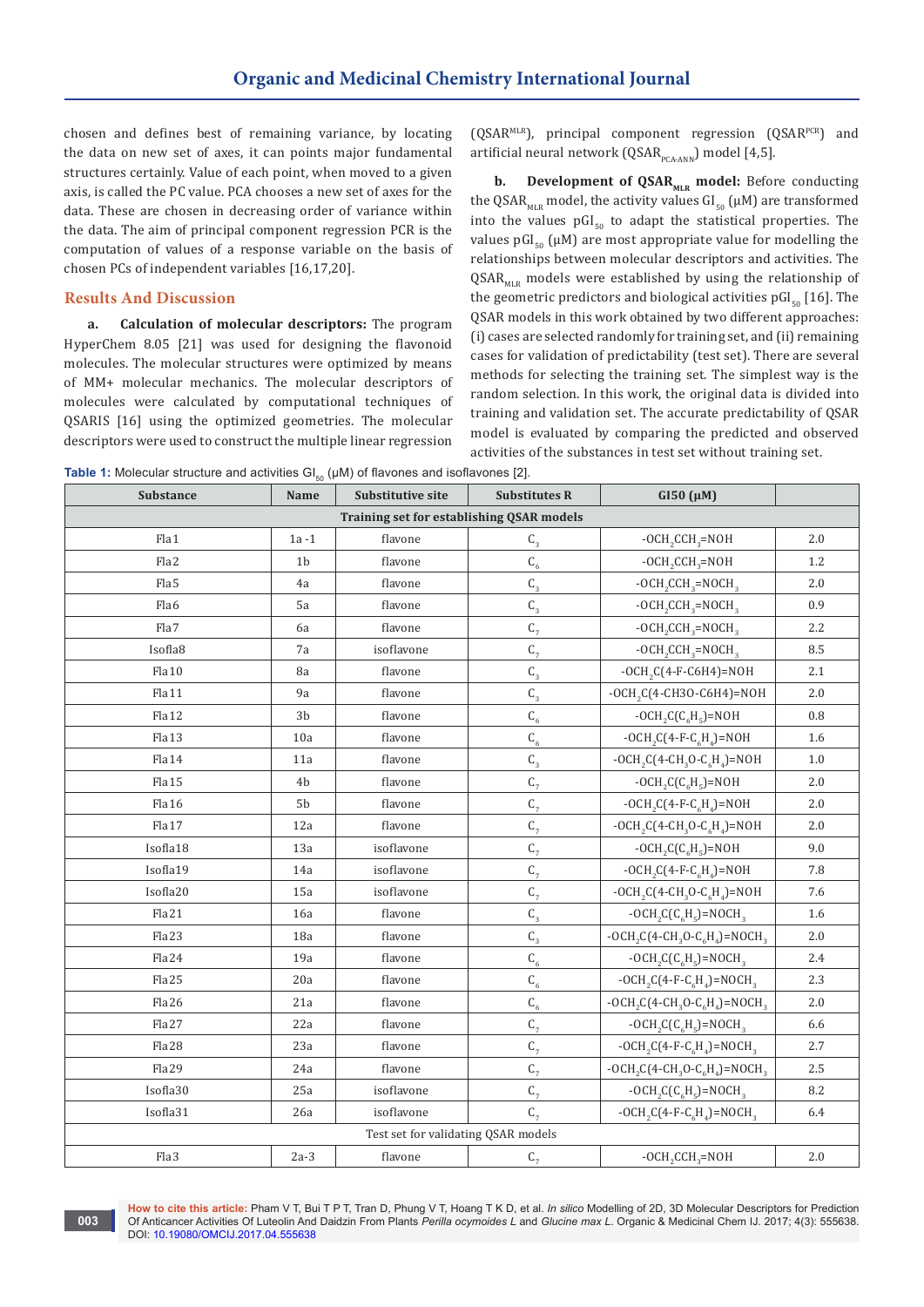# **Organic and Medicinal Chemistry International Journal**

| Isofla4  | $3a-4$ | isoflavone | $-OCH_{2}CCH_{2}=NOH$                | 9.8 |
|----------|--------|------------|--------------------------------------|-----|
| Flag     | 2b     | flavone    | $- OCH2C(C6H5) = NOH$                | 1.8 |
| Fla22    | 17a    | flavone    | $-OCH_{2}C(4-F-C_{c}H_{2})=NOCH_{2}$ | 2.0 |
| Fla28    | 23a    | flavone    | $-OCH2C(4-F-C6H4)=NOCH2$             | 2.7 |
| Isofla32 | 6b     | isoflavone | $-OCH_2C(4-CH_3O-C_6H_4)=NOCH_3$     | 7.3 |

**Table 2:** The QSARMLR models (k from 2 to 10) with change of values R2train, R2pred and SE.

| $\bf k$        | The 2D, 3D molecular descriptors in models                        | $R^2$ <sub>train</sub> | $\mathbb{R}^2$<br>pred | <b>SE</b> |
|----------------|-------------------------------------------------------------------|------------------------|------------------------|-----------|
| 2              | LogP, MaxNeg                                                      | 0.756                  | 0.731                  | 0.430     |
| 3              | LogP, MaxNeg, ka2                                                 | 0.774                  | 0.732                  | 0.417     |
| $\overline{4}$ | LogP, MaxNeg, ka2, SdO                                            | 0.805                  | 0.772                  | 0.390     |
| 5              | LogP, MaxNeg, MaxQp, SdO, ka2                                     | 0.832                  | 0.756                  | 0.365     |
| 6              | LogP, MaxQp, Ovality, SdO, SdssC, ka3                             | 0.854                  | 0.812                  | 0.342     |
| 7              | LogP, MaxNeg, MaxQp, ka2, SdO, ABSQ, ABSQon,                      | 0.836                  | 0.721                  | 0.365     |
| 8              | LogP, MaxNeg, MaxQp, ka2, SdO, ka3, ABSQ, ABSQon                  | 0.837                  | 0.693                  | 0.367     |
| 9              | LogP, MaxNeg, MaxQp, ka2, SdO, ka3, ABSQ, ABSQon, Dipole          | 0.838                  | 0.682                  | 0.369     |
| 10             | LogP, MaxNeg, MaxQp, ka2, SdO, ka3, ABSQ, ABSQon, Dipole, Ovality | 0.841                  | 0.650                  | 0.368     |

In recent years theoretical and experimental researchers have focused an increasing attention on finding the most efficient tools for selecting molecular descriptors in QSAR studies [3,4,10]. The change of values  $R_2^{\text{train}}$ ,  $R_{\text{pred}}^2$  and SE (standard error) in the  $QSAR<sub>MLR</sub>$  models with the 2D and 3D predictors, respectively are pointed out in (Table 1). To have those  $\text{QSAR}_{\text{MLR}}$  models, the 2D and 3D molecular descriptors were selected by using forward

**004**

and backward algorithm. The selection process for 2D and 3D descriptors based on the change of the statistical values  $R^2_{train}$ SE and R<sup>2</sup>pred. The values R2pred of the  $\text{QSAR}_{_{\text{MLR}}}$  models were calculated by using the cross-validated technique with leaveone-out (LOO) method. The 9 fitness models are shown in (Table 2).

**Table 3:** Statistical values and valuable contribution percentages MPmxk,% and GMPmxk,% for 2D and 3D molecular descriptors in the models  $QSAR<sub>MIR</sub>$  (with k of 5, 6 and 7).

| IVILIA :<br>Variable                | $\mathbf{QSAR}_{\text{MLR}}$ |                          |                          |                          | $GMP_{m}X_{k'}$          |         |               |
|-------------------------------------|------------------------------|--------------------------|--------------------------|--------------------------|--------------------------|---------|---------------|
| $\mathbf{X}_\mathrm{k}$             | $k = 5$                      | $k = 6$                  | $k = 7$                  | $k = 5$                  | $k = 6$                  | $k = 7$ | $\frac{0}{0}$ |
| $\mathrm{R}^2_{\ \,\mathrm{train}}$ | 0.832                        | 0.854                    | 0.836                    |                          |                          |         |               |
| $\mathbf{R}^2$ $_{\text{adj}}$      | 0.820                        | 0.841                    | 0.820                    |                          |                          |         |               |
| SE                                  | 0.365                        | 0.342                    | 0.365                    |                          |                          |         |               |
| $\mathbf{R}^2_{\;\;\text{pred}}$    | 0.756                        | 0.812                    | 0.721                    |                          |                          |         |               |
| Constants                           | 3.883                        | 8.509                    | 4.790                    |                          |                          |         |               |
| ABSQ                                | $-0.222$                     | $\overline{a}$           | $-0.257$                 | 27.945                   | 18.636                   | 19.005  | 21.862        |
| ABSQon                              | $\overline{\phantom{a}}$     | $\overline{a}$           | 0.0143                   | $\overline{\phantom{a}}$ | $\overline{\phantom{a}}$ | 0.433   | 0.144         |
| MaxQp                               | 3.416                        | 2.8540                   | 3.588                    | 24.043                   | 25.862                   | 25.908  | 25.271        |
| MaxNeg                              | $\overline{\phantom{a}}$     | $\overline{\phantom{a}}$ | 6.122                    | $\overline{\phantom{a}}$ | 24.203                   | 23.890  | 16.031        |
| SdO                                 | 0.0125                       | 0.0247                   | 0.0126                   | 6.192                    | 3.792                    | 3.665   | 4.550         |
| ka2                                 | 0.133                        | $\overline{\phantom{a}}$ | 0.143                    | 27.484                   | 17.617                   | 17.426  | 20.842        |
| LogP                                | 0.156                        | 0.2192                   | 0.163                    | 15.651                   | 9.829                    | 9.672   | 11.717        |
| Ovality                             | $\overline{\phantom{a}}$     | $-3.6969$                | $\overline{\phantom{a}}$ | 5.292                    | 4.393                    | 2.315   | 4.000         |
| SdssC                               | $\overline{\phantom{a}}$     | 0.2969                   | $\overline{\phantom{a}}$ | 4.382                    | 5.613                    | 7.236   | 5.744         |
| ka3                                 | $\overline{\phantom{a}}$     | 0.3635                   | $\overline{\phantom{a}}$ | 5.351                    | 9.324                    | 3.473   | 6.049         |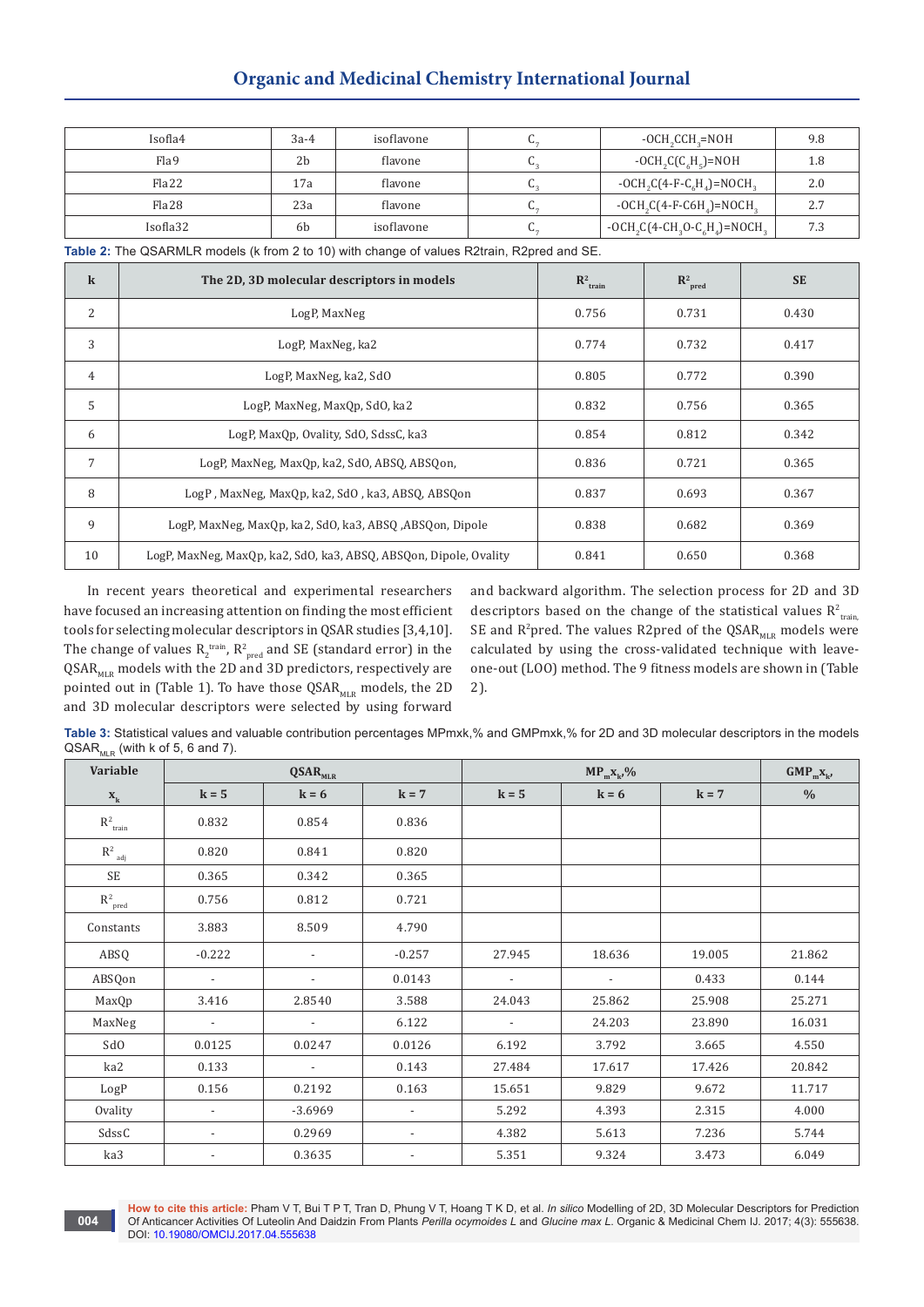The QSAR $_{\text{MLR}}$  models (with k of 2 to 10) that were arranged in an orderly change of  $\mathsf{R}^2_{\mathsf{train}}$ , SE and  $\mathsf{R}^2_{\mathsf{pred}}$ , as given in (Table 2). The values of  $\mathsf{R}^{\mathsf{2}}_{\mathsf{train}}$  and  $\mathsf{R}^{\mathsf{2}}_{\mathsf{pred}}$  from QSAR $_{\mathsf{MLR}}$  models (with  ${\mathsf k}$  from 5 to 7) are higher than others. In particular, the QSAR $_{\text{MLR}}$  model (with  $k$  = 6) has given the highest values  $R^2_{\text{train}}$  of 0.854 and R2pred of 0.812. So, three best models (with k of 5, 6 and 7) are chosen to determine the significant contribution of 2D, 3D descriptors. The valuable contribution percentages  $MP_{m}x_{k}$ % and  $GMP_{m}x_{k'}$ % [3], with the statistical parameters of three models (with k of 5, 6 and 7), respectively, are given in (Table 3).

The contribution percentages MP<sub>m</sub> $x_{k'}$ , %, GMP<sub>m</sub> $x_{k'}$ , % [3,7,11] of the models (with k of 5, 6 and 7), respectively are calculated by formula

$$
MP_{m}x_{k},\% = \frac{1}{N} \sum_{j=1}^{N} \left(100.\left|b_{m,l}x_{m,l}\right|/C_{\text{total}}\right) \text{ with } C_{\text{total}} = \sum_{j=1}^{k} \left|b_{m,k}x_{m,k}\right|
$$
 (6)

Where *N* the total number of cases, *m* number of variables. The global average contribution percentage  $\text{GMP}_{\mathfrak{m}}\mathbf{X}_{\mathbf{k}'}$  % of each independent variable for 3 models is determined by the formula

$$
GMP_{m}x_{k}, \frac{\%}{\ }=\frac{1}{n}\sum_{n=1}^{3}MP_{m}x_{k} \tag{7}
$$

With *n* number of models

The contribution percentages  $\mathtt{GMP_{m}X_{k^{\prime}}}$  % in Table 3 depicted the important level of 2D and 3D molecular descriptors for flavonoid compounds. For the  $QSAR_{MLR}$  models in Table 3 the important significance of 2D and 3D molecular descriptors is arranged by using values  $GMP_{m}x_{k}$ , %: MaxQp > ABSQ > ka2 > MaxNeg > LogP > ka3 > SdssC > SdO > Ovality > ABSQon. The molecular descriptors MaxQp, ABSQ, ka2, MaxNeg and LogP can be considered such as the most important contribution for each molecule. Besides these molecular descriptors exhibit by important nature of carbonyl group  $C_4 = O_{11}$  and atom  $O_1$ . These atoms wear the free electron pair conjugating with  $\pi$  electronic bond  $C_2 = C_3$ , and  $C_4 = O_{11}$  to form a conjugate system. The carbonyl group  $C_4 = O_{11}$  exhibited fully reactive nature of carbonyl substance [2]. So, these descriptors can be demonstrated quantitatively total charges ABSQ, MaxQp and MaxNeg on molecule based on the values GMPmxk, % and these are also consistent with the verdicts from experimental evaluation [16,23]. Furthermore, the atomic positions  $C_6$  and  $\mathsf{C}_3^\times$  on molecule are the vacant positions and can be explored for attaching the new function groups [9,23,24]. The various atoms seem to be the important impacts for biological activities  $GI_{50}$ . So these sites are chosen for attaching the new substitutes to construct new flavonoids. Similarly the atom  $C_2$  is also empty position and also can be utilized to attach the new function group. Those sites hope to constitute the new compounds with higher activity than sample compound. Also this way, the new flavonoids isolated from leaves of *Perilla ocymoides L* and *Glucine max L* are also used such as lead compounds to design new drugs. This is also showed in below discussion.

**c. Development of QSAR**<sub>PCR</sub> model: The molecular descriptors were applied to under goes principal component regression PCR technique to create QSAR<sub>PCR</sub> model with simulated anealining variable selection mode by using PCR model [17]. The best QSAR<sub>MLR</sub> model (with  $k = 6$ ) is selected to generate the QSARPCR model [16,17]. The 6 independent variables MaxQp, SdO, ka3, LogP, Ovality and SdssC were carried out to analyse the principle components. The principle component regression  $QSAR<sub>pcR</sub>$  model is generated with 6 principle components which are corresponding to the original descriptors of  $QSAR<sub>MLE</sub>$  model (with  $k = 6$ ), as exhibited in equation  $(8)$ :

 $pGI_{50}$  = 5.48356 + 0.38027×PC<sub>1</sub> - 0.11868×PC<sub>2</sub> + 0.34789×PC<sub>3</sub> + 0.06995×PC<sub>4</sub>+ 0.21850×PC<sub>5</sub> + 0.35057×PC<sub>6</sub> (8)

With  $n = 26$ ;  $R^2_{\text{train}} = 0.937$ ;  $R^2_{\text{Adj}} = 0.9106$ ,  $R^2_{\text{Pred}} = 0.889$ , SE =  $0.342$ , MSE =  $0.1236$ ; F =  $63.172$ 

The number of principle components is extracted by the principle component analysis technique and the the correlation between pGI<sub>50</sub> and pGI<sub>50</sub>, pred values is pointed out in (Figure 2).



**How to cite this article:** Pham V T, Bui T P T, Tran D, Phung V T, Hoang T K D, et al. *In silico* Modelling of 2D, 3D Molecular Descriptors for Prediction Of Anticancer Activities Of Luteolin And Daidzin From Plants *Perilla ocymoides L* and *Glucine max L*. Organic & Medicinal Chem IJ. 2017; 4(3): 555638. DOI: [10.19080/OMCIJ.2017.04.555638](http://dx.doi.org/10.19080/omcij.2017.04.555638)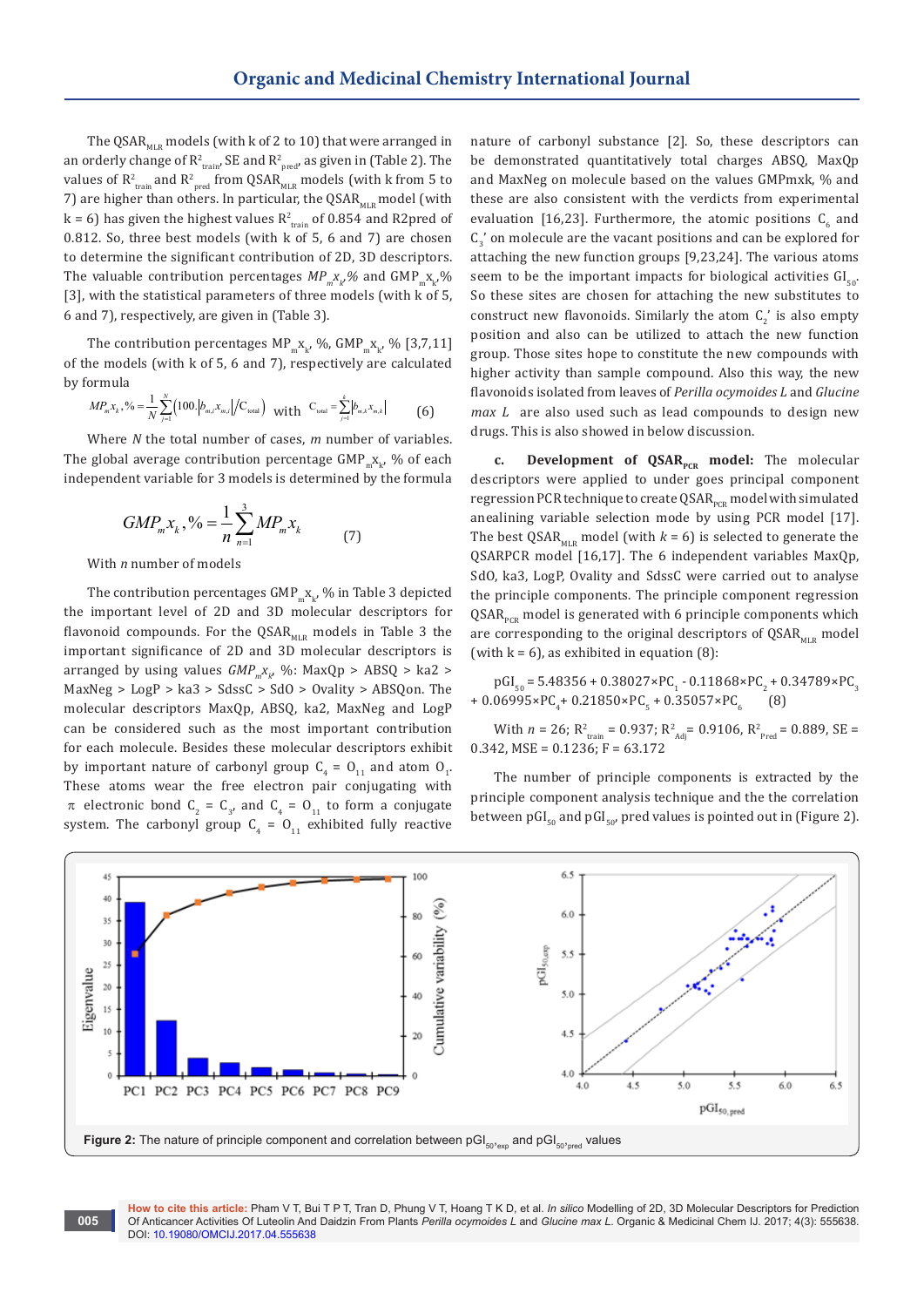**d.** Building QSA<sub>RPCA-ANN</sub> model: The QSAR<sub>PCA-ANN</sub> model is built by the neuro-fuzzy technique with the genetic algorithms using program Visual Gene Developer v1.7 [18]. The artificial neural network has an architecture style I(6)-HL(9)-O(1); it consists of input layer I(6) with 6 neurons such as 6 principle components in equation (8)  $PC_{1}$ ,  $PC_{2}$ ,  $PC_{3}$ ,  $PC_{4}$ ,  $PC_{5}$  and PC6; the input neurons are corresponding to LogP, MaxQp, Ovality, SdO, SdssC and ka3; the neuron of output layer O(1) is the biological activity  $pGL_{50}$ ; the hidden layer HL(9) consists of nine neurons. This neural network  $I(6)$ -HL $(9)$ -O $(1)$  used the back propagation algorithm to train the network.

The back propagation algorithm looks for the minimum of the error function in weight space using the method of gradient descent. The sigmoid function is used to transfer on each node of neural network; the training parameters of neural network are the training rate of 0.7 and learing rate of 0.7; the goal monitoring error MSE = 0.000816 with 10,000 iteration. After training the QSAR<sub>pcA</sub>-ANN with architecture I(6)-HL(9)-O(1) pointed out the values  $R^2_{train}$  of 0.993 and  $R^2_{pred}$  of 0.971. But in the case the QSAR<sub>pcR</sub> model gave values  $R^2_{train}$  = 0.937 and  $R^2_{pred}$  = 0.889; and the QSAR<sub>MLR</sub> model (with  $k = 6$ ) gave values  $R^2_{train}$  of 0.854 and  $R^2_{\text{pred}}$  of 0.812.

# **e.Isolation of luteolin and daidzin from plant**

**i. Chemicals and equipment:** In this work, we used the chemicals and the equipments for isolating and purifying two flavonoids luteolin and daidzin before determining the substance structures by 1H-NMR and 13C-NMR spectrum [25]. The following materials are used to isolate the flavonoids in

ii. Silica gel with the particle size in range 0.04 to 0.06 mm was used for ordinary and Rp18 phase chromatography.

iii. Thin-layer chromatography was implemented by the thin plate DC-Alufolien F254 (Merck) for the ordinary phase and Rp18 F254s (Merck) for the reverse-phase chromatography.

Solvents used for the isolation processes: hexane, petroleum ether, chloroform, methanol, ethyl acetate, ethanol, acetone, distilled water.

v. UV handheld lamps, 254 and 365 nm UVITEC effect.

vi. Vacuum Evaporators Buchi – 111 and Water Bath cooker JULABO 461.

vii. Infrared heating equipment SCHOTT.

viii. Chromatography column with diameter range 2 to 5.5 cm.

ix. Analytical Balances AND HR 200.

**f. Isolation process of luteolin and daidzin:** To isolate and purify the luteolin and daidzin compound from the leaves of Perilla ocymoides L and Glucine max L we used the techniques of thin-layer and column chromatography [25], as exhibited in (Figures 3-4). After isolating the compounds their structures were identified by the different spectrum as



 $H<sub>2</sub>SO<sub>4</sub>/E$ tOH or FeCl<sub>3</sub>/EtOH.

iv. Nuclear magnetic resonance spectrum (NMR) <sup>1</sup>H-NMR

**How to cite this article:** Pham V T, Bui T P T, Tran D, Phung V T, Hoang T K D, et al. *In silico* Modelling of 2D, 3D Molecular Descriptors for Prediction Of Anticancer Activities Of Luteolin And Daidzin From Plants *Perilla ocymoides L* and *Glucine max L*. Organic & Medicinal Chem IJ. 2017; 4(3): 555638. DOI: [10.19080/OMCIJ.2017.04.555638](http://dx.doi.org/10.19080/omcij.2017.04.555638)



**006**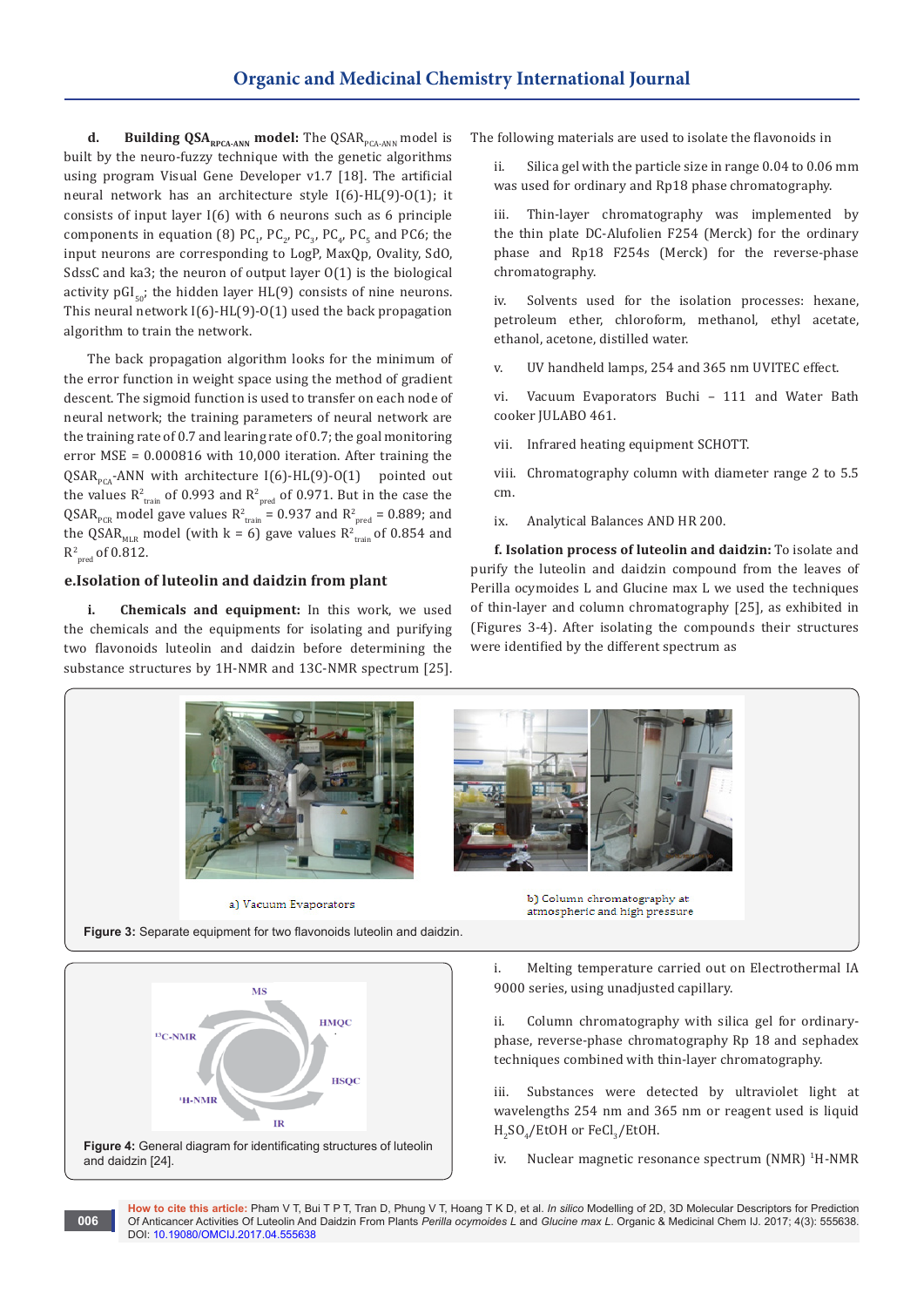(500 MHz) and <sup>13</sup>C-NMR (125 MHz) implemented on Bruker AM500 FT-NMR Spectrometer.

**g. Prediction of biological activity for new substances:**  The predictability of the constructed models  $QSAR_{MLR}$ ,  $QSAR_{PCR}$ and QSAR $_{PCA-ANN}$  was evaluated carefully by using the leave-oneout (LOO) technique to determine  $R^2_{\text{pred}}$ ; the flavonoids in Table 1 were divided randomly into the training group of 26 compounds and the test group of 6 compounds. The anticancer activities  $pGI<sub>50</sub>$  of 6 flavonoids in the test group in Table 1 with 2 new

flavonoids luteolin and daidzin isolated from the leaves of *Perilla ocymoides* L and *Glucine max L* [1] are predicted from those QSAR models. The predicted activities of 6 flavonoids in test group and new substances luteolin and daidzin resulting from QSAR models were compared to experimental data, as presented in (Table 4). For new substances luteolin and daidzin we carried out to test the in vitro activity on Hela cell line in laboratory of molecular biology of the genetic department at Ho Chi Minh University of science (Figure 5).

Table 4: Biological activities pGI<sub>50</sub> of 6 flavonoids in test group and two new substances luteolin and daidzin resulting from models QSAR<sub>MLR</sub>,  $\mathsf{QSAR}_{\mathsf{PCR}}$  and  $\mathsf{QSAR}_{\mathsf{PCA}}$ -ANN.

| <b>Substance</b>  | Ref.        | $pGI_{50'exp}$ | $\operatorname{pGL}_{{50\text{-}pred}}$ |                       |                           | <b>ARE,%</b>          |                       |                           |
|-------------------|-------------|----------------|-----------------------------------------|-----------------------|---------------------------|-----------------------|-----------------------|---------------------------|
|                   |             |                | $QSAR$ <sub>MLR</sub>                   | $QSAR$ <sub>PCR</sub> | $QSAR$ <sub>PCA-ANN</sub> | $QSAR$ <sub>MLR</sub> | $QSAR$ <sub>PCR</sub> | $QSAR$ <sub>PCA-ANN</sub> |
| Fla3              | [8, 12, 13] | 5.699          | 5.632                                   | 5.560                 | 5.673                     | 1.179                 | 2.439                 | 0.454                     |
| Isofla4           | [8, 12, 13] | 5.009          | 5.077                                   | 5.112                 | 5.123                     | 1.352                 | 2.060                 | 2.278                     |
| Fla9              | [8, 12, 13] | 5.745          | 5.690                                   | 5.740                 | 5.687                     | 0.954                 | 0.082                 | 1.006                     |
| Fla22             | [8, 12, 13] | 5.699          | 5.785                                   | 5.614                 | 5.765                     | 1.511                 | 1.491                 | 1.162                     |
| Fla <sub>28</sub> | [8, 12, 13] | 5.569          | 5.653                                   | 5.559                 | 5.668                     | 1.510                 | 0.172                 | 1.783                     |
| Isofla32          | [8, 12, 13] | 5.137          | 5.088                                   | 5.115                 | 5.064                     | 0.948                 | 0.422                 | 1.413                     |
| luteolin          | this work   | 5.032          | 4.415                                   | 4.979                 | 5.106                     | 12.262                | 1.053                 | 1.476                     |
| daidzin           | this work   | 5.103          | 4.592                                   | 4.637                 | 4.982                     | 10.014                | 9.124                 | 2.382                     |
|                   |             |                |                                         |                       | MARE,%                    | 3.716                 | 2.106                 | 1.494                     |



The luteolin structure was identified by using the different spectra such: <sup>1</sup>H-NMR (DMSO-d<sub>6</sub>, 500 MHz, δ ppm) with HSQC, HMBC: δ 6.65 (1H; s, H<sub>3</sub>); 6.19 (1H; d; J = 2Hz, H<sub>6</sub>); 6.45 (1H; d;  $J = 2Hz$ ,  $H_8$ ); 7.4 ( 1H; s  $H_2$ <sup>'</sup>); 6.89 (1H; d;  $J = 8Hz$ ,  $H_5$ .); 7.41 (1H; d; J = 8Hz, H<sub>6</sub>); 12.95 (1H, s; C5-OH); 9.4 (1H, s, C<sub>4</sub>-OH); 9.9(1H, s, C3'-OH); 10.84 (1H, s, C7-OH). The 13C-NMR spectrum was employed to have more information such as combining <sup>13</sup>C-NMR (DMSO-d<sub>6</sub>, 125 Hz) with spectrum DEPT, HSQC, HMBC:  $\delta$ 163.1 (C<sub>2</sub>); 102.8(C<sub>3</sub>); 181.6(C<sub>4</sub>); 161.4(C<sub>5</sub>); 98.9(C<sub>6</sub>); 164.1(C<sub>7</sub>); 93.8(C<sub>8</sub>); 157.3 (C<sub>9</sub>); 103.7(C<sub>10</sub>); 121.5(C<sub>1</sub>); 113.4(C2'); 145.7( $C_3$ ); 149.7( $C4'$ ); 116.0( $C_5$ ); 118.9( $C6'$ ). Interaction of atom C and H in heteronuclear multiple-bond correlation (HMBC) and heteronuclear single-quantum correlation spectroscopy (HSQC) were pointed out the atomic sites:  $H_6$ - C<sub>5</sub>- C<sub>7</sub>- C<sub>8</sub>-C<sub>10</sub>; H<sub>8</sub>- C<sub>6</sub>- C<sub>7</sub>-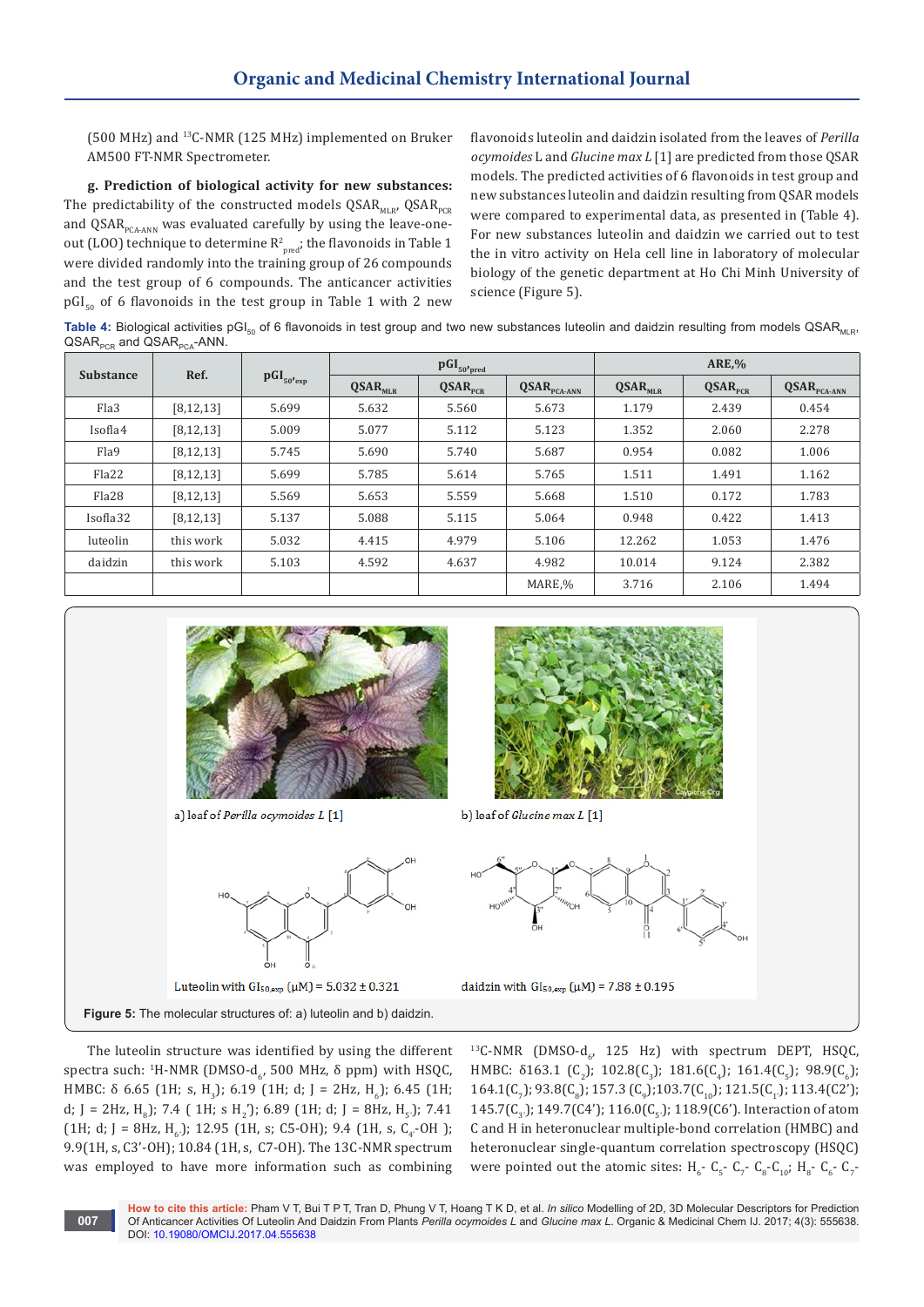$C_9$ -  $C_{10}$ ; H<sub>2</sub>- C<sub>2</sub>- C<sub>3</sub>- C<sub>4</sub>- C<sub>4</sub>- C<sub>6'</sub>; H<sub>3</sub>-C<sub>1</sub>- C<sub>2</sub>- C<sub>4</sub>- C<sub>5'</sub>; H<sub>5'</sub>- C<sub>1</sub>- C<sub>3</sub>- C<sub>4'</sub>- C<sub>6'</sub>;  $H_{6}$ - C<sub>2</sub>- C<sub>1</sub>- C<sub>2</sub>- C<sub>4</sub>- <sub>C5</sub>.

For the substance daidzin the molecular structure was also identified by the spectrum <sup>1</sup>H-NMR:  $\delta$  8,06 (1H, d, J = 8,0Hz,  $H_5$ );  $\delta$  7,15 (1H, D, J = 1,5 Hz, H<sub>6</sub>);  $\delta$  7,23 (1H, d, J = 2,0Hz, H<sub>8</sub>);  $\delta$  6,84 ppm (2H, d, J = 6,5 Hz, H3', H<sub>r</sub>);  $\delta$  7,42 (2H, d, J = 8,0) Hz, H<sub>6'</sub>, H<sub>2</sub>.); Also, we used specrum 13C-NMR (DMSO-d<sub>6</sub>, 125 Hz) with spectra DEPT, HSQC, HMBC:  $\delta$ 153,2 (C<sub>2</sub>),  $\delta$  122,3 (C<sub>3</sub>),  $\delta$ 174,7  $(C_4)$ , δ 126,9  $(C_5)$ , δ 115,6  $(C_6)$ , δ 161,3  $(C_7)$ , δ 103,4  $(C_8)$ , δ 157,0 (C<sub>9</sub>), δ 118,5 (C<sub>10</sub>), δ 123,7 (C<sub>1'</sub>), δ 130,0 (C<sub>2'</sub>), δ 115,0 (C<sub>3'</sub>),  $\delta$  157,2 (C<sub>4</sub>'), δ 115,0 (C<sub>5'</sub>'), δ 130,0 (C<sub>6'</sub>'), δ 100,0 (C<sub>1'</sub>'), δ 73,1 (C<sub>2''</sub>'),  $\delta$  76,5 (C<sub>3</sub>, ), δ 69,6 (C<sub>4</sub>, ), δ 77,2 (C<sub>5</sub>, ), δ 60,6 (C<sub>6</sub>, ). The molecular structures of new substances luteolin and daidzin are shown in (Figure 5). The predicted activities from QSAR models were

compared with experimental data and with each other upon the average value of absolute relative error MARE, %. The values MARE, % showed that the predictability of the model QSARMLR is lower than models QSARPCR and QSARPCA-ANN, as given in (Table 4). After using the QSAR models to predict the anticancer activities  $pGI_{50}$  of six flavonoids in test group and two new flavonoids luteolin and daidzin, the errors of QSAR models can be accepted in uncertainty range of experimental measurements. Consequently, the models  $QSAR_{MLR}$ ,  $QSAR_{PCR}$  and  $QSAR_{PCR-ANN}$ exhibited in good adaptability for predicting the activities of new substances. In this work, we selected the new substance luteolin isolating from Perilla ocymoides L to design new substances. The new functional group are substituted at the vacant positions  $\mathsf{C}_{6'}$  $C_2$ , and  $C_3$ .

| Table 5: The anticancer activities $pGI_{s0}$ of 5 new flavonoids resulting from QSARPCA-ANN model. |
|-----------------------------------------------------------------------------------------------------|
|-----------------------------------------------------------------------------------------------------|

| New substance | $L_{6}$         | $\mathbf{u}_{2}$ | $\mathbf{u}_{3}$ | pGI50 | Method in this work                                  |
|---------------|-----------------|------------------|------------------|-------|------------------------------------------------------|
| luteolin      | Η               |                  | H                | 5.032 | in vitro test on Hela                                |
| $flav-1$      | H               | NO.              | H                | 5.781 | $QSAR$ <sub>PCA-ANN</sub>                            |
| flav- $2$     | $CH2CO-$        | Н                | NO <sub>2</sub>  | 6.155 | $QSAR$ <sub>PCA-ANN</sub>                            |
| flav- $3$     | $CH2CO-$        | NO.              | Н                | 6.158 | $QSAR$ <sub>PCA-ANN</sub>                            |
| flav- $4$     | NO <sub>2</sub> | NO <sub>2</sub>  | H                | 6.488 | $\textsf{QSAR}_{\texttt{PCA}^\text{-} \texttt{ANN}}$ |
| flav- $5$     | NO <sub>2</sub> |                  | NO.              | 6.538 | $QSAR$ <sub>PCA-ANN</sub>                            |

The substance luteolin was used such as lead compound for designing 5 new various compounds. The positions  $\mathsf{C}_6$ ,  $\mathsf{C}_2^\times$  and  $\mathsf{C}_{3'}$ were substituted the new functional groups; and the biological activities  $pGI<sub>50</sub>$  of the new designed flavonoids were predicted by using QSAR<sub>PCA-ANN</sub> model, as given in (Table 5). The predicted results  $pGI<sub>5</sub>$  for 5 new designed substances are compared with experimental activity of luteolin, as depicted in (Figure 6). The activity  $GI_{50}$  ( $\mu$ M) of five new designed compounds from luteolin by substituting new functional groups into  $\mathsf{C}_{6'}$ ,  $\mathsf{C}_{2'}$  and  $\mathsf{C}_{3'}$  sites are stronger than lead compound luteolin. Herein the new designed compounds will promise to forward a designing plan for the new pharmaceutical products from natural products.



### **Conclusion**

**008**

The use of computational methods constructed successfully the *in sillico* models with relationships between the 2D, 3D molecular descriptors and anti-cancer activities GI50 ( $\mu$ M) of flavonoids. The  $QSAR<sub>MLR</sub>$  model showed the important contribution descriptors MaxQp, SdO, ka3, LogP, Ovality and SdssC on flavonoids which effect an in vitro activity on Hela cell line. The *in sillico* model QSAR also found out helpfully the most important positions  $C_6$  and  $C_{3'}$  to substitute the new functional groups to generate new flavonoids with higher activity than luteolin isolating from leaf of Perilla ocymoides L. The  $QSAR_{\text{max}}$  $_{ANN}$  model with architecture I(6)-HL(9)-O(1) has the good applicability for flavonoids. The biological activities resulting from  $QSAR<sub>PCA-ANN</sub>$  model turn out to be in good agreement with those from experimental data. The QSAR models described in the present paper for diverse flavonoids may be useful for in vitro toxicity assessment. This work established the different models QSAR that may prove to be useful for guiding the rational search of new therapeutic agents for cancer diseases.

### **References**

- 1. Do Tat Loi (2006) Medicinal Plants and Drugs from Vietnam. Publisher of Medicine, Vietnam.
- 2. [Manjinder Singh, Maninder Kaur, Om Silakari \(2014\) Flavones: an](https://www.ncbi.nlm.nih.gov/pubmed/25019478)  [important scaffold for medicinal chemistry. European Journal of](https://www.ncbi.nlm.nih.gov/pubmed/25019478)  [Medicinal Chemistry 84: 206-239.](https://www.ncbi.nlm.nih.gov/pubmed/25019478)
- 3. [Debarshi Kar Mahapatra, Sanjay Kumar Bharti, Vivek Asati \(2015\)](https://www.ncbi.nlm.nih.gov/pubmed/26005917)  [Anti-cancer chalcones: Structural and molecular target perspectives.](https://www.ncbi.nlm.nih.gov/pubmed/26005917)  [European Journal of Medicinal Chemistry 98: 69-114.](https://www.ncbi.nlm.nih.gov/pubmed/26005917)
- 4. Lovro Ziberna, Stefano Fornasaro, Jovana Čvorović, Federica Tramer, Sabina Passamonti (2014) Polyphenols in Human Health and Disease 1: 489-511.
- 5. [R Vidya Priyadarsini, R Senthil Murugan, S Maitreyi, K Ramalingam, D](https://www.ncbi.nlm.nih.gov/pubmed/20858478)  [Karunagaran, et al. \(2010\) The flavonoid quercetin induces cell cycle](https://www.ncbi.nlm.nih.gov/pubmed/20858478)